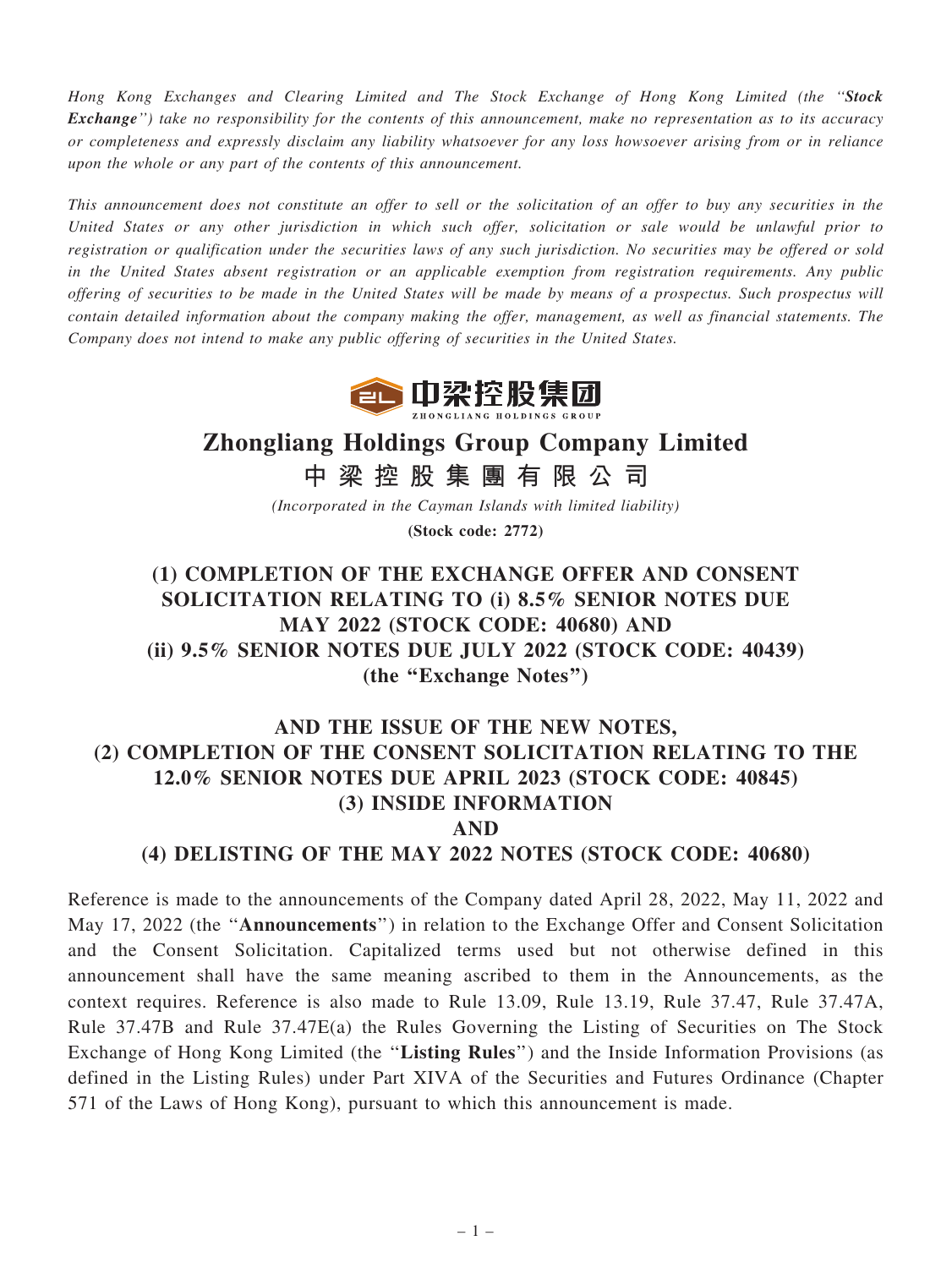### COMPLETION OF THE EXCHANGE OFFER AND CONSENT SOLICITATION AND THE ISSUE OF THE NEW NOTES

The Board is pleased to announce that on May 18, 2022, all conditions precedent to the Exchange Offer and Consent Solicitation have been fulfilled and the Exchange Offer and Consent Solicitation have been completed.

Pursuant to the terms and conditions of the Exchange Offer and Consent Solicitation, a total of US\$262,172,000 May 2022 Notes were validly tendered for exchange (and deemed to have given consents to the proposed amendments) and accepted by the Company. Upon cancellation of these May 2022 Notes, the remaining outstanding principal amount of the May 2022 Notes will be US\$27,628,000. In addition, taking into consideration of the Company's acceptance of certain late tender instructions from Eligible Holders of the July 2022 Notes, a total of US\$368,334,000 July 2022 Notes were validly tendered for exchange (and deemed to have given consents to the proposed amendments) and accepted by the Company. Upon cancellation of these July 2022 Notes, the remaining outstanding principal amount of the July 2022 Notes will be US\$71,166,000. In exchange of the validly tendered and accepted May 2022 Notes and July 2022 Notes, the Company has issued US\$201,636,117 of the April 2023 New Notes and US\$428,869,883 of the December 2023 New Notes pursuant to the Exchange Offer and Consent Solicitation.

The April 2023 New Notes bear interest at the rate of 8.75% per annum from May 18, 2022, payable in arrears on October 15, 2022 and April 15, 2023. The December 2023 New Notes bear interest at the rate of 9.75% per annum from May 18, 2022, payable in arrears on December 31, 2022, June 30, 2023 and December 31, 2023.

In addition, on May 18, 2022, the Company, the Subsidiary Guarantors of the applicable Exchange Notes and the Trustee of the Exchange Notes have executed the Exchange Notes Supplemental Indentures to give effect to the proposed amendments to the Exchange Notes Indentures, and the Exchange Notes Supplemental Indentures have become operative upon receipt by the relevant Trustees of notification, by way of an Officer's Certificate, confirming the payment of the applicable Exchange and Consent Consideration on May 18, 2022. As a result, each present and future holder of the Exchange Notes are bound by the terms of each of the Exchange Notes Indentures as amended by the corresponding Exchange Notes Supplemental Indentures.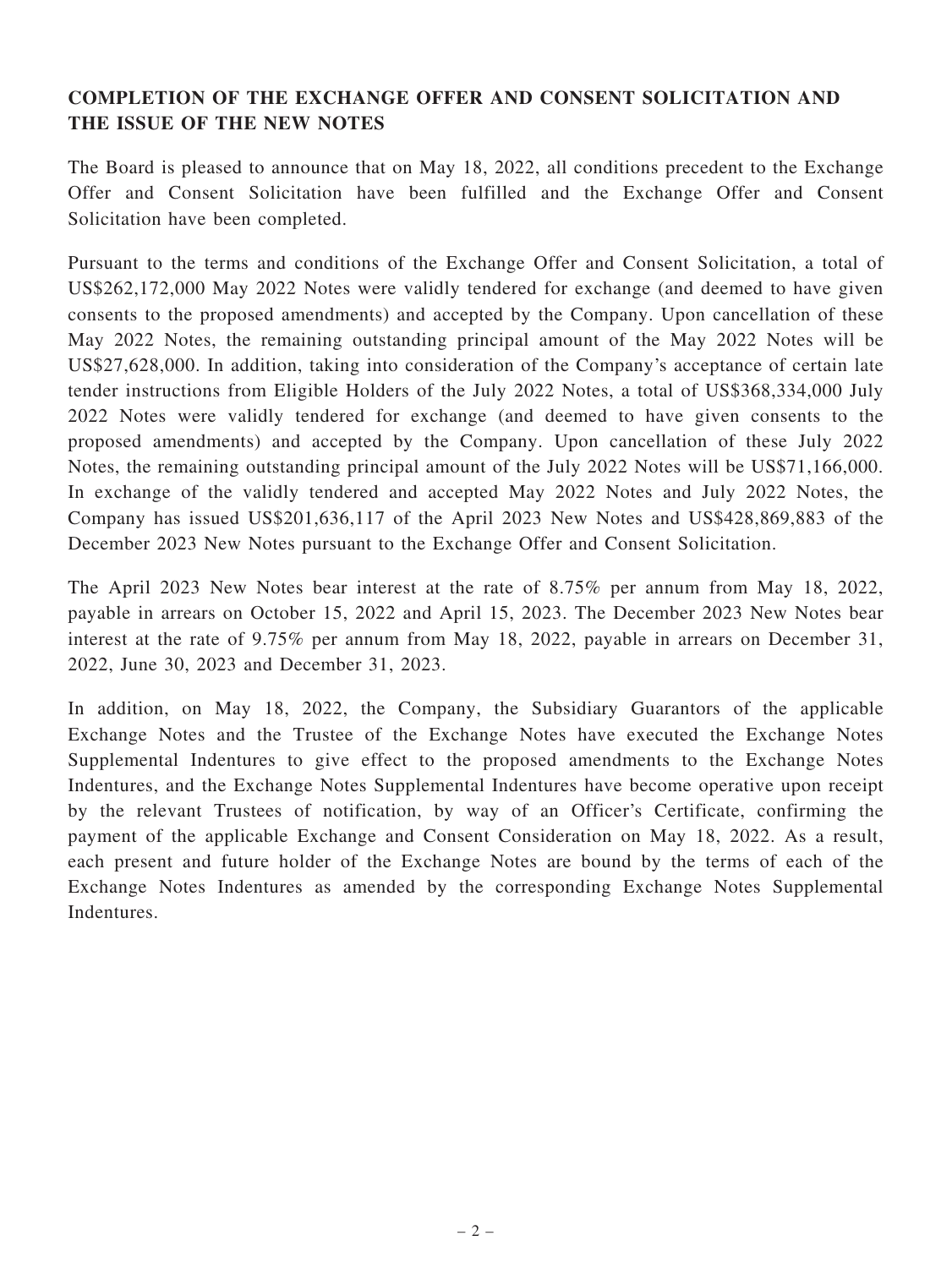#### COMPLETION OF THE CONSENT SOLICITATION

The Board is pleased to announce that it has received the Requisite Consents necessary to effect the Proposed Amendment to the Indenture.

Pursuant to the consent solicitation statement dated April 28, 2022 (as amended and supplemented by the supplemental consent solicitation statement dated May 11, 2022, the ''Consent Solicitation Statement''), the Company has also made payment of the applicable Consent Fee in relation to the Consent Solicitation. As such, the Supplemental Indenture giving effect to the Proposed Amendments to the Indenture dated as of September 17, 2021 (as amended or supplemented from time to time, the ''Indenture''), between the Company and China Construction Bank (Asia) Corporation Limited as trustee (the ''Trustee''), entered into in connection with the April 2023 Notes on May 18, 2022, has become operative upon receipt by the Trustee of notification, by way of an Officer's Certificate, confirming the payment of the applicable Consent Fee on the same date.

### REMAINING EXCHANGE NOTES

As announced previously, the Company does not expect to be in a position to make timely repayments in accordance with the terms of the remaining Exchange Notes upon their maturities. With respect to the Exchange Notes that remain outstanding, the Company will continue to communicate with such holders. Despite the completion of Exchange Offer and Consent Solicitation, the Company urges holders of the remaining Exchange Notes to exchange the remaining Exchange Notes for the New Notes under substantially the same terms as those of the Exchange Offer and Consent Solicitation. The Company encourages such holders to contact the Company as soon as practicable in order to come to mutually agreeable arrangements for such exchange.

#### INSIDE INFORMATION

Pursuant to the terms of the May 2022 Notes, all outstanding principal amount on the May 2022 Notes together with the accrued interest thereon are due and payable on the maturity date of May 19, 2022. As of the date of this announcement, the Company expects that it is not in position for payment of principal and/or interest on remaining non-tendered outstanding principal amount of the May 2022 Notes of US\$27,628,000 on May 19, 2022. Such non-payment of interest will constitute an event of default under the May 2022 Notes upon expiration of the 30-day grace period and there is no grace period for the repayment of principal; as of the date of this announcement, such event of default has not occurred.